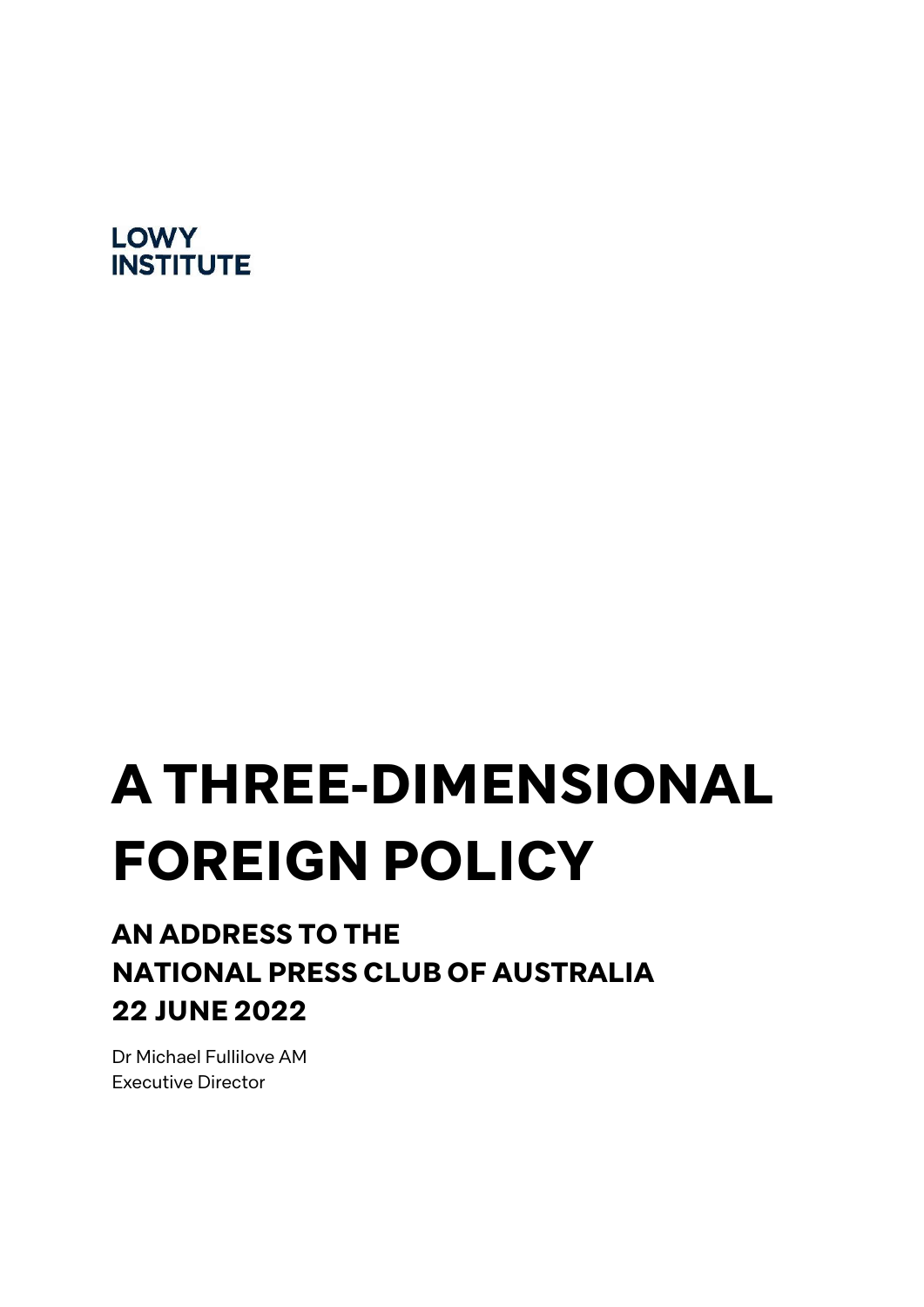## Introduction

Thank you to the National Press Club for inviting me to deliver my third address from this famous lectern. It's an honour to speak to you today, in these promising early weeks of a new period in Australian politics and foreign policy.

To begin, let me acknowledge the traditional custodians of the land on which we gather, the Ngunnawal people, and pay my respect to their elders past and present.

It's been an exciting week for me in the lead-up to this event. Last Friday the Russian state paid me the high compliment of blacklisting me, along with 120 other Australians. Welcome to anyone listening in today from Moscow!

And welcome to all my friends in the room today, including the Industry Minister, three Lowy Institute Board members, several assistant ministers, senators and MPs, secretaries, directors-general, the British, Canadian, Papua New Guinea and New Zealand high commissioners and the Indonesian and French ambassadors. Thank you all for coming.

Ladies and gentlemen, a new government has taken office here in the nation's capital. It will be tested by events playing out at home and abroad.

We are still emerging from a pandemic that has claimed more than six million souls and seized up the machinery of globalisation.

We are four months into the unprovoked, unjustified and brutal invasion of Ukraine by its neighbour, Russia – a nuclear-armed power and permanent member of the UN Security Council.

Every day, the liberal international order seems less liberal, less international and less orderly.

For several years, Australia has been at daggers drawn with our most important economic partner, China. The People's Republic has sanctioned many of our exports and is currently probing for vulnerabilities in the southwest Pacific, with a view to projecting its influence close to our shores.

The global economy is troubled, with surging inflation and rising interest rates. The odds of a global recession are increasing rapidly.

And all the while, of course, the planet continues to heat up.

Australians are seized of these issues. Today I will share with you a couple of advance findings from the 2022 Lowy Institute Poll, which we will release next week.

In 2022, when thinking about world events, only five in ten Australians say they feel 'very safe' or 'safe'.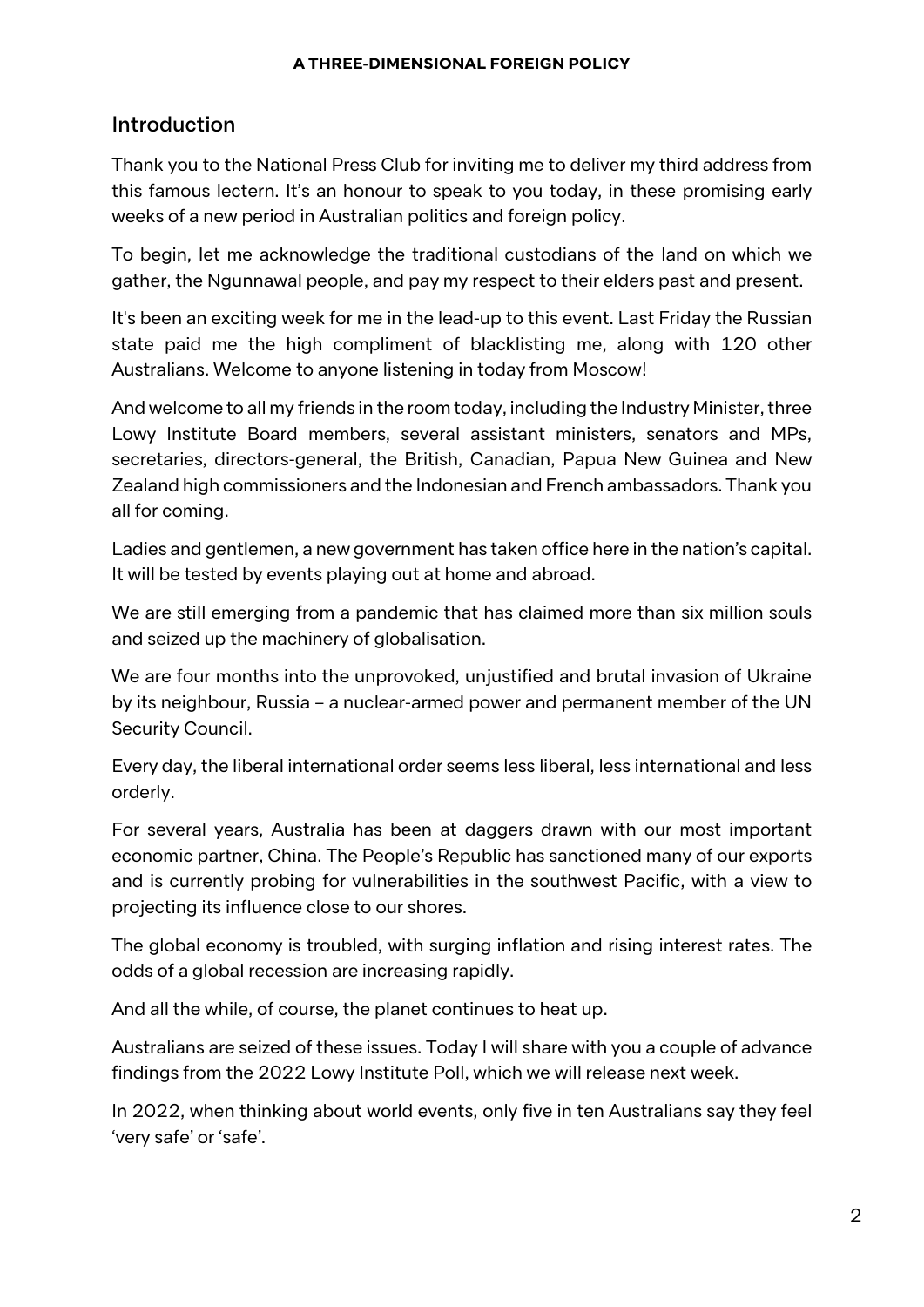This represents a 17-point fall from last year, and a 39-point fall from 2010, when nine in ten Australians felt safe. So we've gone from nine in ten to five in ten.

It's not all bad news, however. The United States is now being led by a decent human being – something that wasn't true during the Trump era. In the defence of Ukraine, the Biden administration has led by example, providing weapons, intelligence and funds to Kyiv.

Other Western countries, the scales falling from their eyes, have also stepped in. Sweden and Finland have applied to join NATO.

There has been a quickening of connections between like-minded countries in the face of challenges from Russia and China.

And, by the way, has a country ever transformed its international reputation more swiftly and surely than Ukraine? Today, to be Ukrainian is shorthand for being brave, clever and charismatic.

None more so than Volodymyr Zelenskyy. There is a longstanding debate among historians as to whether history is made by vast, impersonal forces or by individual men and women. Zelenskyy's heroics show us that individuals matter.

Individuals matter in Australian politics, too. As the world rushes towards us, the leading figures of the new Australian government have gone out to meet it. Within twenty-four hours of being sworn in, Prime Minister Anthony Albanese and his formidable Foreign Minister Penny Wong were meeting with the leaders of our Quad partners, the United States, India and Japan.

Over the past month, the PM and his ministers have shown energy, purpose and dispatch in the manner in which they have carried out their international responsibilities.

They have no choice. We face a set of circumstances that will test us as a people. We are now proximate to the world's largest powers, its sharpest rivalries and its biggest opportunities. The quality of our statecraft needs to lift accordingly.

## The three dimensions

Over the course of our history, there has been an underlying continuity to the way Australian governments have perceived our national interests and worked to further them – including at the most difficult times. We have generally pursued a threedimensional foreign policy as a means of keeping Australia prosperous and safe.

These three dimensions are height, width and depth. Height refers to our longstanding strategic instinct to make common cause with a like-minded global ally – first the United Kingdom, then the United States.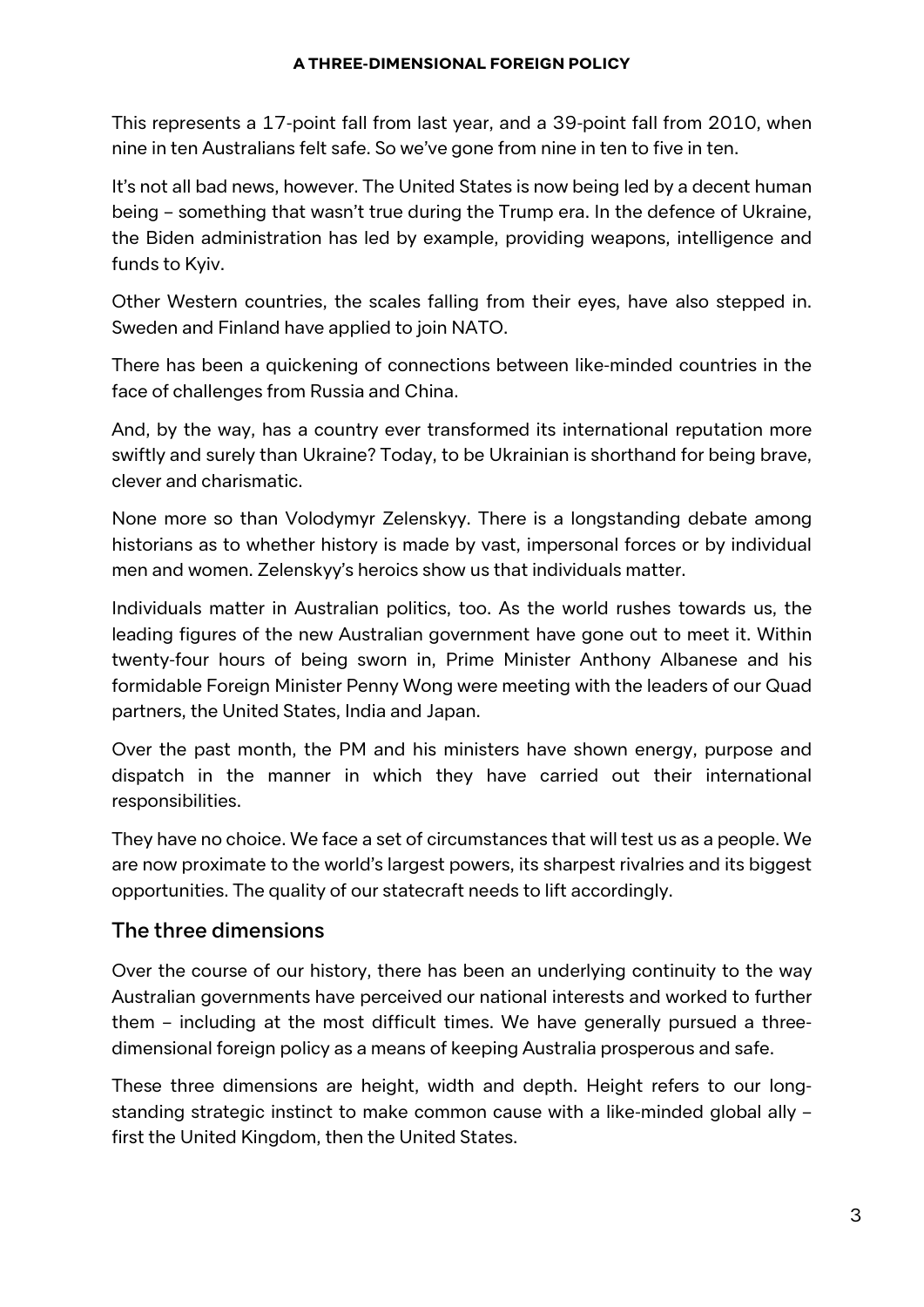We have always regarded ourselves as a country with global interests. You see that in the cloisters of the Australian War Memorial down the road, which list the many distant theatres in which Australians have served, and our membership of the Five Eyes intelligence network.

The second dimension – width – involves participating in the activities of international institutions. Australian governments of both colours have worked through international institutions, from the UN to the WTO to the G20, to influence global decisions.

If height and width have always framed Australia's international engagement, the third and final dimension – depth – has roared into prominence in recent decades. Depth means building the strongest possible relations with the countries around us, in Asia and the Pacific.

This three-dimensional approach is the most distinctive and interesting element of Australian strategy. The three dimensions have remained present throughout Australian history, although the relationship between them has varied depending on changing circumstances and different governments.

# The Morrison government

Ladies and gentlemen, in March this year, both Scott Morrison and Anthony Albanese gave speeches to the Lowy Institute setting out their worldviews. Mr Morrison gave a confident speech. Russia's invasion of Ukraine seemed to vindicate his binary worldview and he was rightly proud of the Coalition's achievements in bolstering Australia's domestic resilience, increasing our defence expenditure and negotiating the AUKUS arrangement with the United Kingdom and the United States.

But despite its strengths, Australia's international policy in the Morrison years was sometimes one-dimensional and unbalanced.

Most of Prime Minister Morrison's efforts were invested in the first dimension of foreign policy: doubling down on the old alliance with the United States. He deserves credit for standing up AUKUS and securing access to the holy grail of US military technology: nuclear propulsion.

Nuclear-powered submarines, which provide immense capability in terms of lethality, speed, range and stealth, will give Australia significant deterrent power. In today's world, why would we not want the ability to deter acts of coercion?

Mr Morrison was instinctively sceptical about the second dimension: engagement with the multilateral system. You will recall his 2019 Lowy Lecture, in which he criticised 'negative globalism' and 'the unaccountable internationalist bureaucracy' and announced a 'comprehensive audit' of Australia's involvement in global institutions.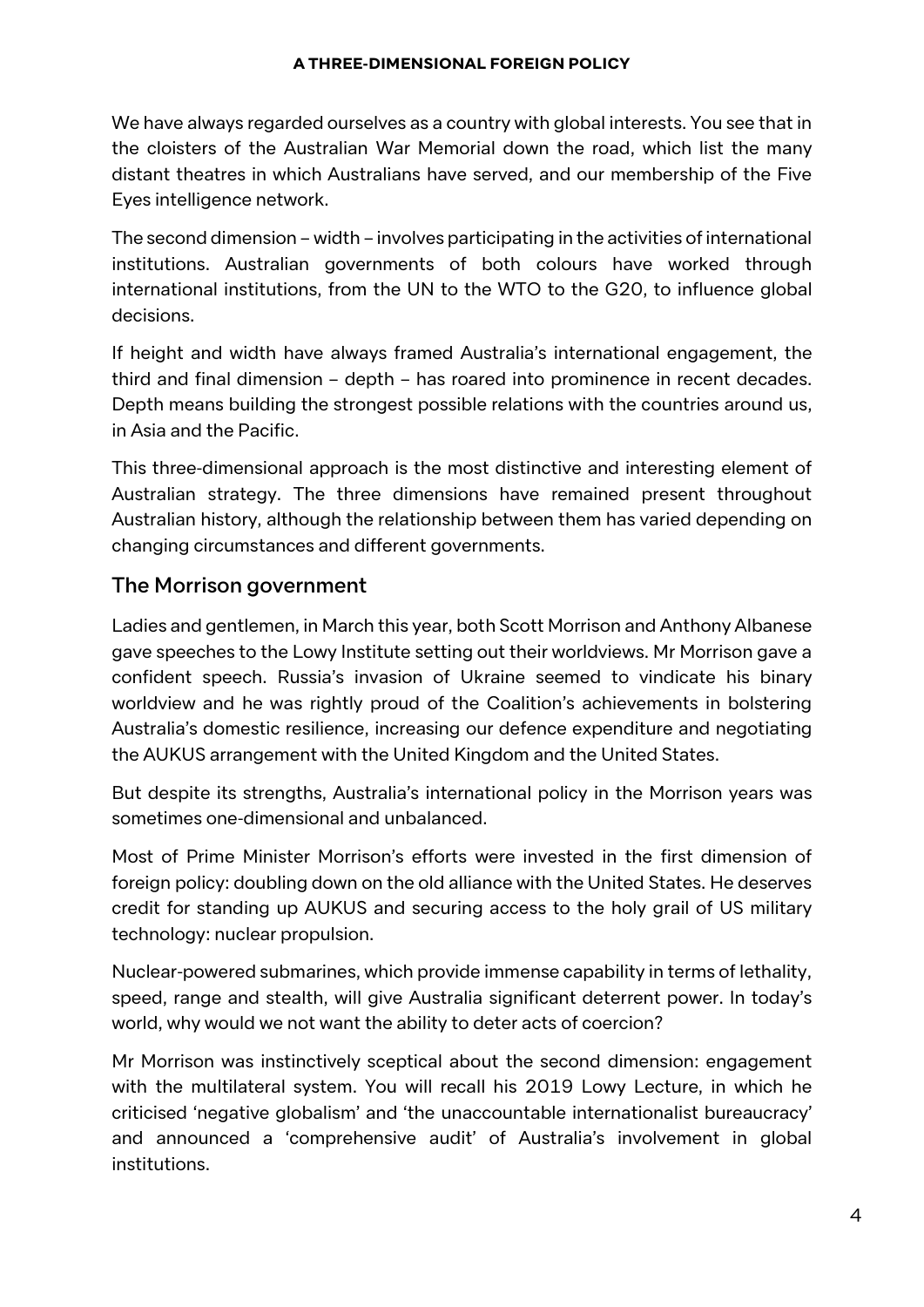In fact, as events have shown, nationalism is a much greater concern than internationalism. And Mr Morrison's approach was self-defeating. When countries like Australia step away from international institutions, other nations like China step in.

Sure enough, in the months after that speech, Foreign Minister Marise Payne was left to negotiate a course-correction. DFAT's audit concluded that participation in these institutions is, in fact, in our interest.

What about the third dimension: our own region? The Coalition government succeeded in thickening ties with our Quad partners India and Japan.

When I interviewed India's Minister of External Affairs Dr Jaishankar, he told me that if he had to pick one relationship that had progressed most satisfactorily, it was that between New Delhi and Canberra.

Closer to home, we should acknowledge Mr Morrison's deep interest in the Pacific, which was manifested in the Pacific Step-Up. Unfortunately, the initialling of a security agreement between China and Solomon Islands – a country with which we have had the most intimate relations over the past two decades – in the middle of the Prime Minister's campaign for re-election, showed the limits of our influence in that nation, at least.

And in between the Quad powers and the Pacific Island countries lies Southeast Asia, or as my colleague Hervé Lemahieu has dubbed it, 'the missing middle'. Somehow our focus on Southeast Asia got lost. And because the Coalition government reduced Australia's overall aid envelope, the Pacific Step-Up was paid for by a Southeast Asia step-down.

If the *ends* of our international policy were not three-dimensional, there was also an imbalance in the *means* we employed. We were properly weighted on defence but underweighted on diplomacy and development.

The Coalition boosted defence spending from the underwhelming levels achieved in the Rudd-Gillard era – although, as critics have noted, major projects were delayed or cancelled.

But there was no equivalent budget boost for diplomacy. In the two decades after 9/11, while funding for our military and security services has skyrocketed, funding for DFAT flatlined. We have fewer diplomats posted overseas today than we did three decades ago.

Our aid generosity has also drooped. In 2011, our aid-to-income ration was 0.34% of GNI, which was above the OECD average. A decade later, aid from the rich countries has increased, but our aid has plummeted to 0.21% of GNI.

In other words, the balance between defence on the one hand, and diplomacy and development on the other, got out of whack.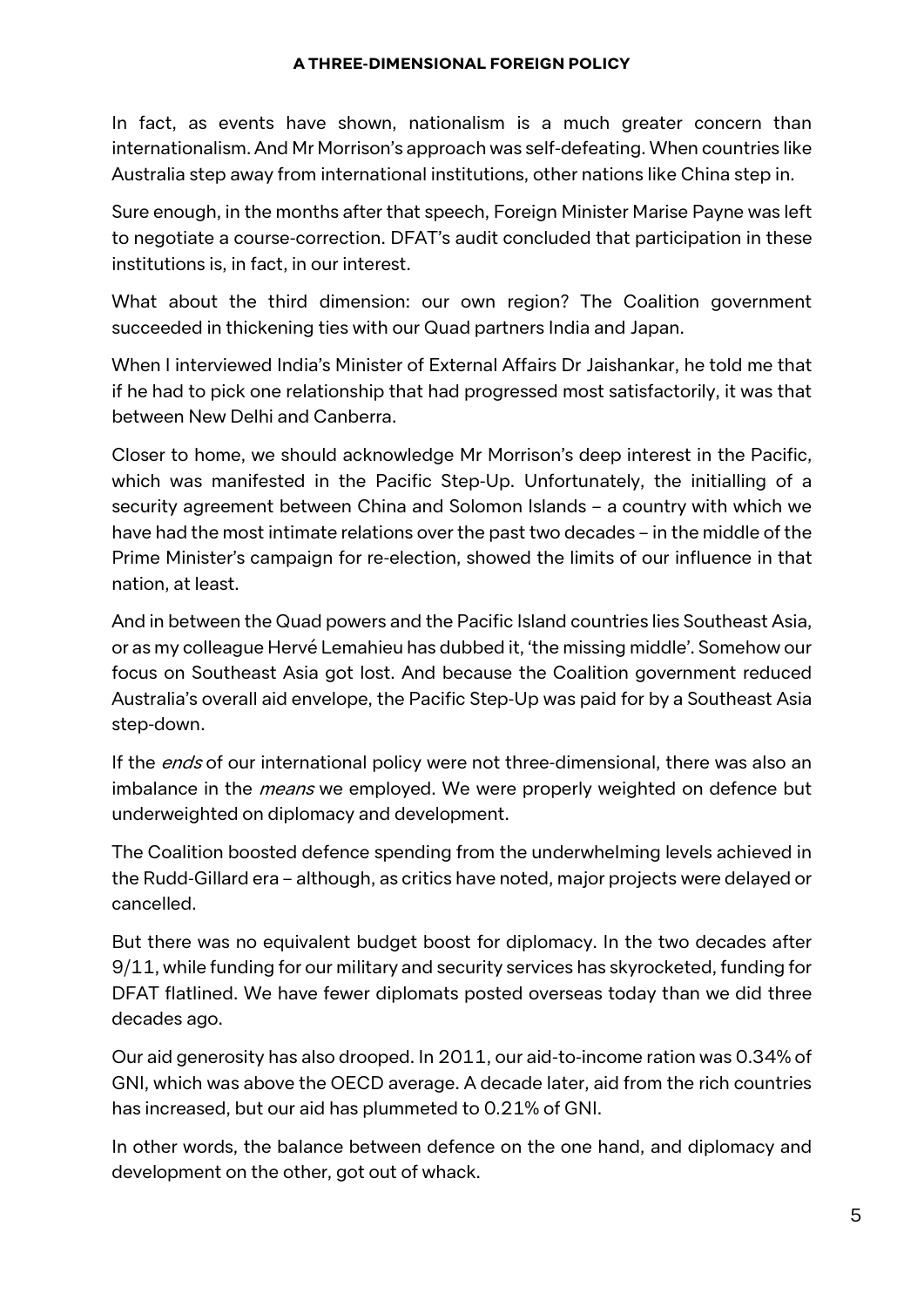Budgetary neglect was compounded by ministerial reticence. First, we took ourselves off the field for nearly two years by closing our international border. As geopolitical competition in Asia intensified, and other nations' officials criss-crossed the region, our ministers rarely left the country.

And then, even after we reopened to the world, our diplomacy remained low-profile – even at crisis points such as the rupture with Paris after the AUKUS announcement and the shock of the China-Solomon Islands agreement.

So if the new government has hit the ground running, there is much ground to catch up.

# The Albanese government

Ladies and gentlemen, three days after Scott Morrison spoke to the Lowy Institute, I hosted Anthony Albanese. He began his speech by citing the wartime Labor prime minister John Curtin, who declared in December 1941 that 'Australia looks to America'.

Mr Albanese described the United States as 'the global leader of democracies' and the alliance as 'a central pillar of our foreign policy.' And certainly, an alliance with a like-minded superpower is a pragmatic move for a Labor government that is intent on influencing events and improving the world.

Canberra has a large job of work ahead in the bilateral relationship. It needs to push forward with AUKUS and cooperate with Washington on global issues such as climate change as well as the full slate of regional issues. Australia will need to be a busy ally.

All this will require skilful dealings with the Americans – and so I was pleased to see the Prime Minister get off to a warm start with President Biden and the other leaders in Tokyo. Several recent PMs had twitchy starts to their foreign relations. Mr Albanese was composed and comfortable in his own skin. The connection with President Biden was obvious.

It confirmed a sense I had when I met with senior administration officials on a recent trip to Washington: there is a real opportunity here. In President Biden and Mr Albanese, we have two leaders whose personal stories chime and whose domestic policies rhyme.

A more ambitious Australian approach on climate and the resetting of relations with France will both be warmly welcomed in DC.

Australia regards itself as one of America's best allies – but the truth is, many countries think they have a special relationship with Washington. For some time, I have been concerned that the community of US officials and observers who know Australia well is too small. Washington is the most competitive political and diplomatic environment in the world and we rely on a tiny group of mates.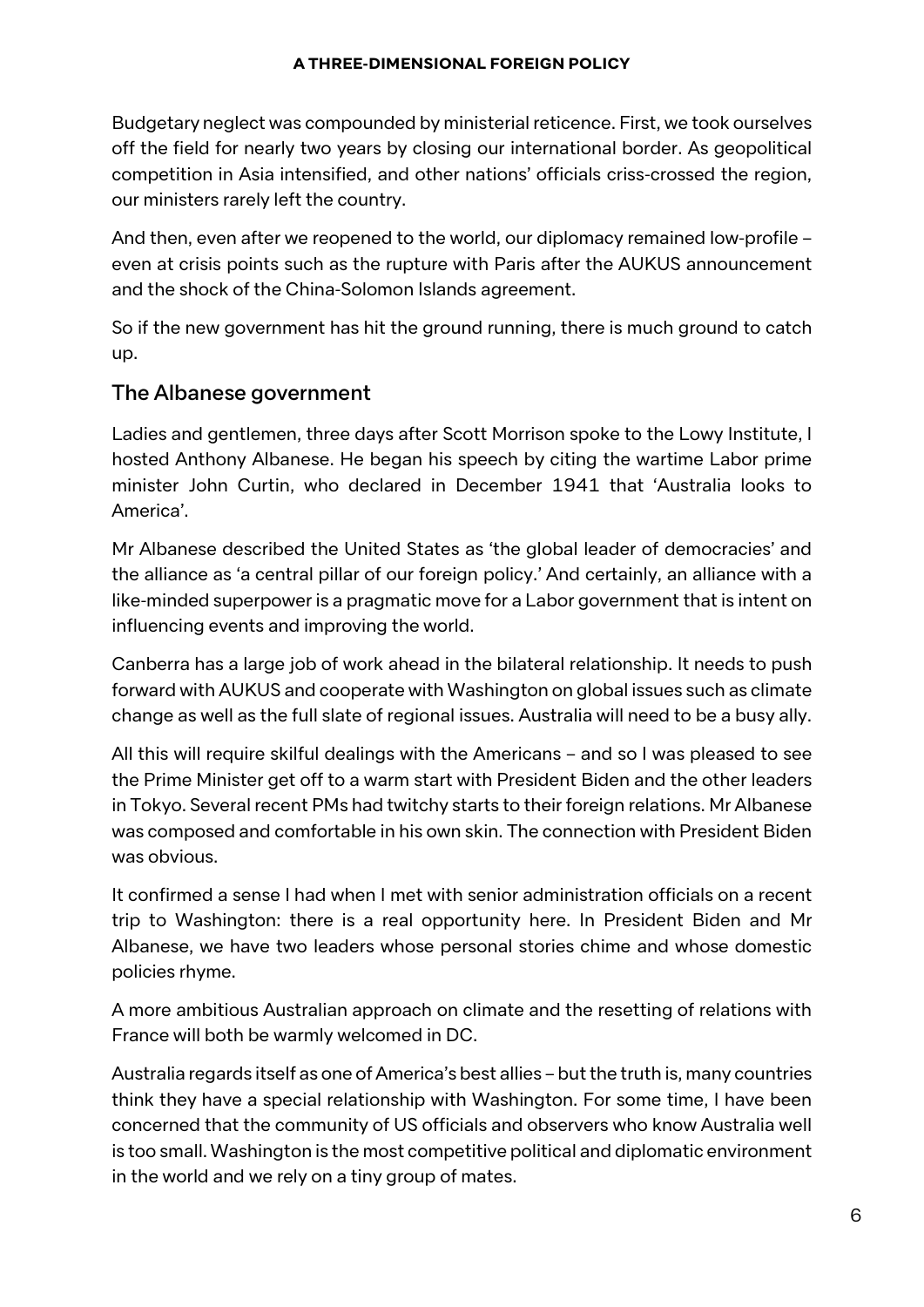Over the past few years, therefore, the Lowy Institute has set about bringing influential Americans out to Australia to get to know us. This list includes some very senior figures in the Biden administration, including National Security Adviser Jake Sullivan, Indo-Pacific Coordinator Kurt Campbell, US Ambassador to China Nick Burns and senior NSC official Tom Wright.

It also includes Republicans Stephen Hadley, who was National Security Adviser to President George W. Bush and Kori Schake of the American Enterprise Institute; and commentators such as The New York Times' Bret Stephens, The Washington Post's David Ignatius and The New Yorker's Susan Glasser.

I'm proud of the role the Institute has played in expanding the circle of Australia's friends in Washington.

A new friend of Australia will shortly arrive in this town, of course: Ambassador Caroline Kennedy, an accomplished diplomat with an impressive record of public service. Ambassador Kennedy will find that, eight decades after Curtin's famous intervention, Australians still look to America. In the 2022 Lowy Institute Poll, the number of Australians who see the alliance as important to their security has returned to record highs. Nearly nine in ten Australians (87%) say the alliance is 'very' or 'fairly important' to Australia's security. This marks a nine-point increase from 2021 and is equal to the highest ever level of support, recorded a decade ago, in the Obama era.

So much for the Albanese government and the first dimension of Australian foreign policy.

The second dimension – activism in international organisations such as the G20, the WTO and the UN – is embedded deep in Labor's DNA.

It's silly to genuflect to the UN, just as it's pointless to obsess about its shortcomings. We need to deal with the world as we find it – which means getting on and using the UN and other institutions to further our interests and values. If we don't, others certainly will.

The Albanese government has indicated it intends to work through the UN to promote global action to tackle the climate crisis, including by bidding to co-host the 29th Conference of the Parties in 2024. Imagine if Australia were to become a leader in international climate negotiations, seeking to shape the outcomes, rather than a laggard, seeking to stymie them!

I hope this election signalled the end of Australia's climate wars, which destroyed several prime ministers and nearly broke our politics.

I have long been perplexed by the inconsistent approaches that Australian conservatives and progressives take to the issues of hard security and climate. Many on the right believe that we should lead on security and free-ride on climate. Many on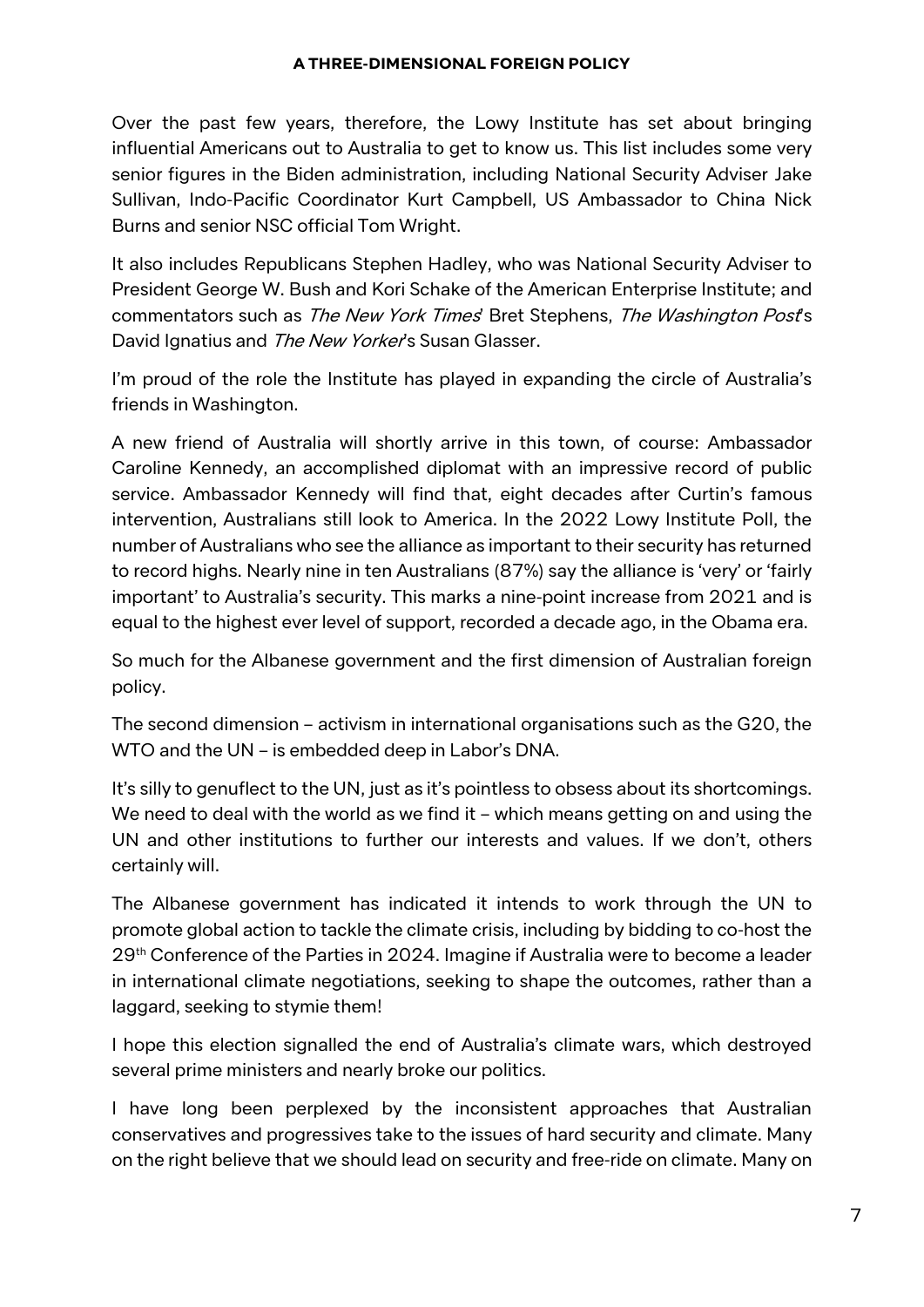the left believe we should lead on climate and free-ride on security. But these are both good fights – and I'm in favour of fighting both of them. Australia can't stop global warming alone, and neither can we ensure stability in the region. But in both cases, we can make a meaningful contribution. And a sure route to failure is if countries like Australia stand down rather than stand up.

And, of course, climate change itself also presents new security challenges. I endorse the Prime Minister's intention, set out in his speech to the Lowy Institute, to task the Director-General of the Office of National Intelligence to undertake a risk assessment of the implications of climate change for national security.

Finally, what should the Albanese Government do along the third dimension of foreign policy: relations with our own part of the world, Asia and the Pacific?

Let's start with China. In my view, the main reason why Australia now has a different relationship with China is that we are dealing with a different China. Its foreign policies have hardened and its willingness to accept criticism has disappeared.

For nearly three years, Beijing has kept Canberra in the diplomatic deep freeze. And China has subjected us to a campaign of economic intimidation, erecting trade barriers against Australian goods such as wine, barley, coal and cotton.

I agree with the broad thrust of the former government's approach to China. That doesn't mean I am uncritical. Diplomacy requires shrewdness as well as strength. In my view, we have not always been as smart as we might have been. Sometimes Australian ministers and parliamentarians strayed beyond protecting our interests and values, and allowed indiscipline and politics to creep into their public comments. There certainly seemed to be a lot of war talk.

The chief responsibility for the current state of the relationship, though, lies with the men in Zhongnanhai.

Their actions have changed the way Australians think about China. Four years ago, over half (52%) of Australians trusted China, but by 2021 that figure had dropped to 16%. I can reveal today that in the 2022 Lowy Institute Poll, that number has fallen further, to 12%.

So while nine in ten Australians believe our alliance with the US is important to our security, only one in ten Australians trust China.

This is no cause for celebration. It is in our interest that relations between Canberra and Beijing are stable and productive. This is in China's interest, too.

We should certainly be on speaking terms with China – as are all our Quad partners. It's good that Defence Minister Richard Marles met with his counterpart at the Shangri-La Dialogue ten days ago. But this is just a first step on a difficult path.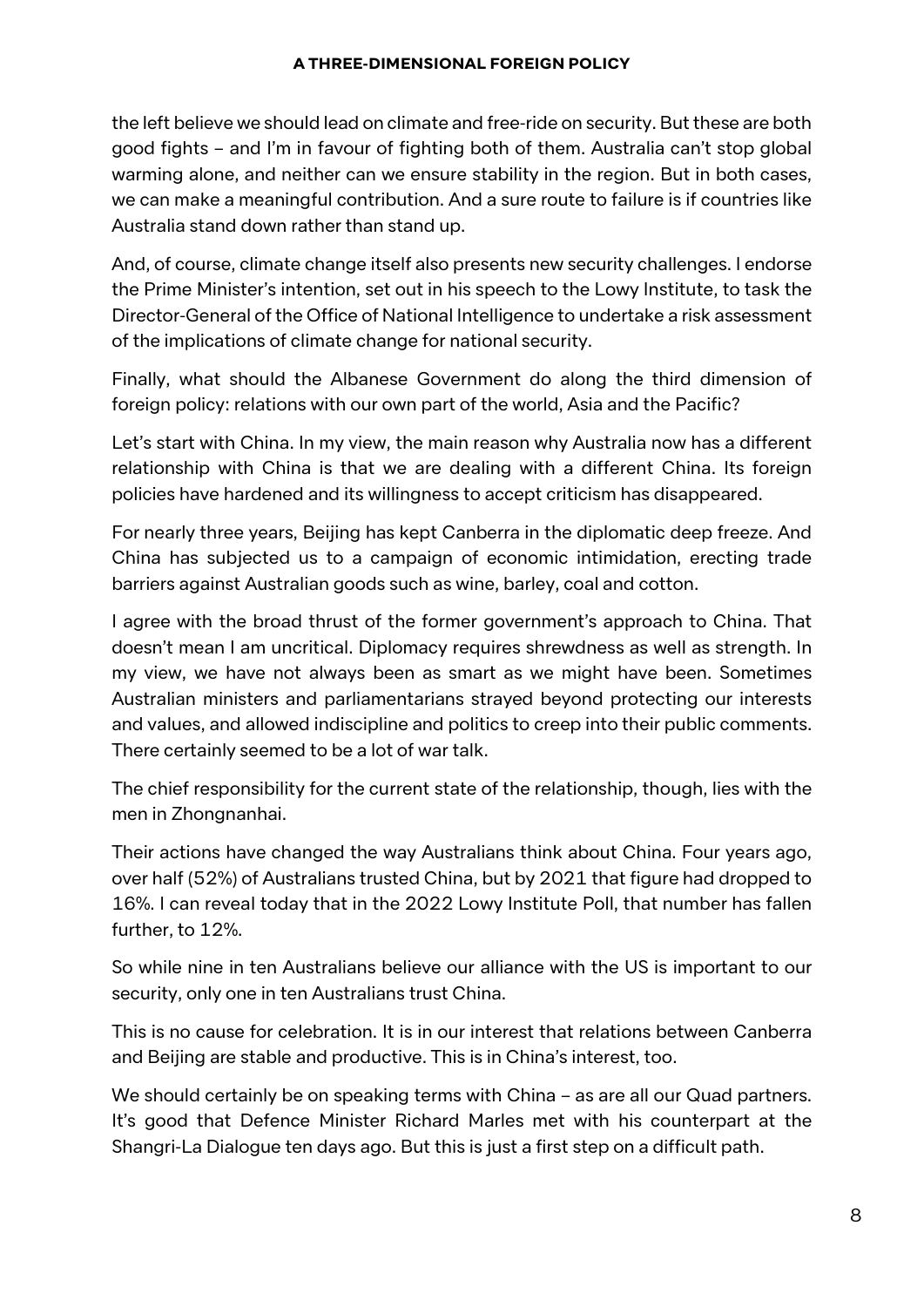If Beijing truly wished to reset relations with the new government, then seeking to wrap up the Pacific in a region-wide security agreement and endangering an RAAF surveillance aircraft in its first few weeks in office was not the best way to kick things off. Removing the restrictions on our exports would have been better.

In the meantime, the Australian government should be firm, circumspect and disciplined. We should cooperate with China when we can; disagree when we must; and always stand our ground.

We mustn't shrink Asia to the dimensions of China, however. As well as working with Quad partners India and Japan, the Government is right to redouble efforts in Southeast Asia.

We have drifted apart in recent years, as our economic relativities change and our worldviews diverge. And yet Southeast Asia remains profoundly important to us, due to its economic weight and strategic geography. We will need to work much harder to maintain our influence there.

Allowing decades to elapse between bilateral prime ministerial visits to capitals such as Bangkok, Manila, Hanoi and Phnom Penh is not good enough.

All recent PMs have visited Indonesia on their first bilateral trip abroad. But after Jakarta, Mr Albanese went off the well-trodden diplomatic path, visiting Makassar and reminding his audience of the ancient connections between Sulawesi seafarers and the Yolngu people of Arnhem Land. This was interesting and effective.

So was Senator Wong's self-introduction in Bahasa Indonesia – and of course the Foreign Minister has her own Southeast Asian origin story, which will help to revitalise our ties.

Stepping up our outreach to the region, though, will not be enough if Australia is unwilling to listen to regional perspectives and accord them real weight. The proposed special envoy for Southeast Asia, for example, should do more listening than talking, and help ensure that Canberra's attention doesn't drift once more.

Let me finish on the great arc of Pacific island nations to our north and east, reaching from Papua New Guinea to Kiribati. Of course, their geography gives them strategic significance to us – but if we treat our relationships with these countries as transactional, then we shouldn't be surprised if we sometimes end up on the wrong side of the transaction.

For too long, Australia has kept the Pacific at arm's length. Embracing our Pacific family, showing them respect and listening to them is the smart thing to do – and the right thing.

This will require resources, but in the Pacific relationships are just as important. Penny Wong has struck exactly the right note in her early visits to Fiji, Samoa, Tonga and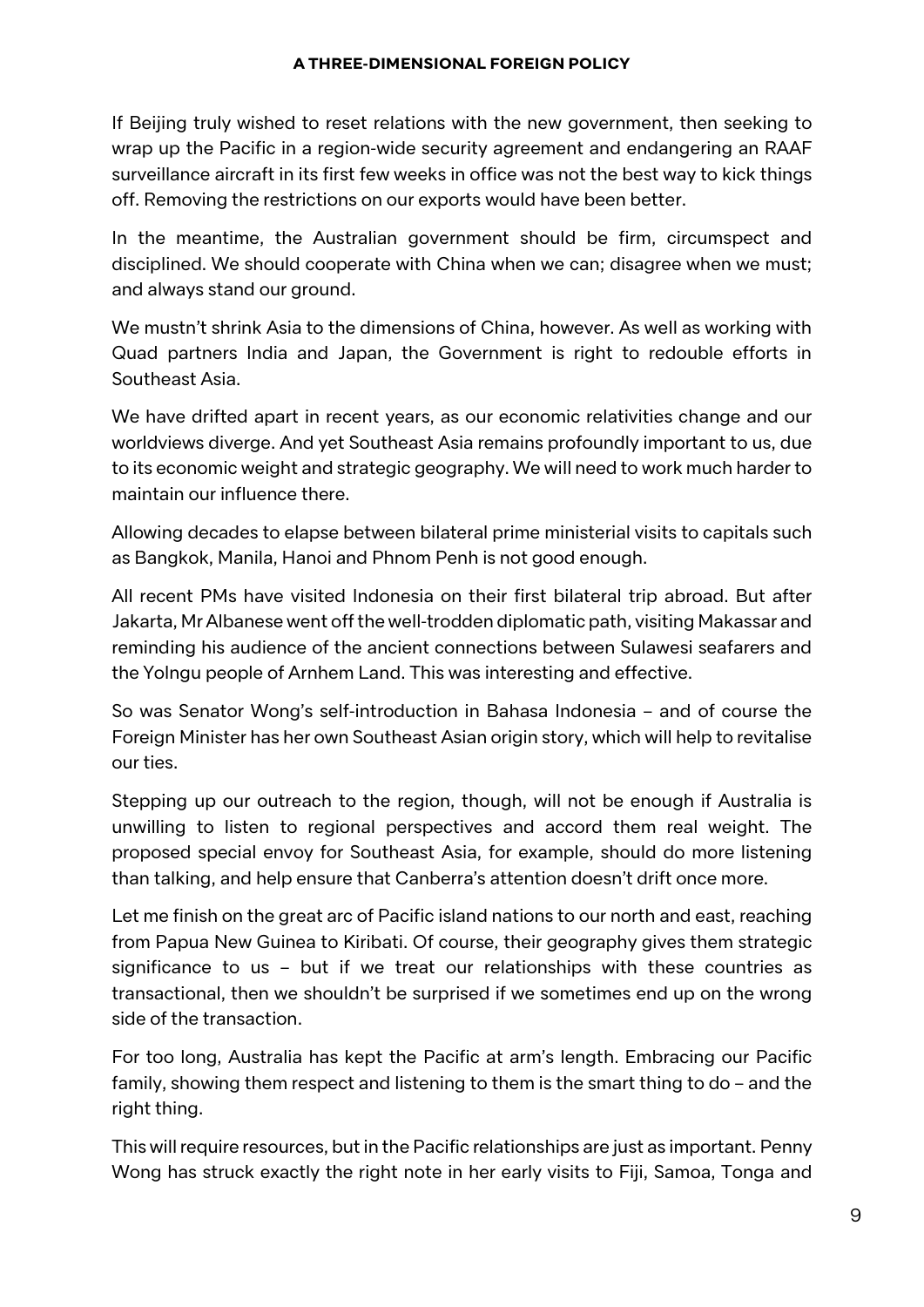Solomon Islands. In Richard Marles, we have a lifelong Pacific enthusiast. We need to increase the pace of ministerial visits to the Pacific – and we need to make it easier for people from Pacific nations to visit Australia and to work and live among us.

One great thing we could do to deepen our relations with Asia and the Pacific would be to fund Australian universities to provide more scholarships and training programs for future leaders from the region. Our universities used to be a cradle for the region's brightest minds, but that has fallen away. And during the Fortress Australia period, we pushed international students away from us rather than pulling them towards us. We should use our universities to create an Indo-Pacific web of friendship and influence.

Ladies and gentlemen, let me close by mentioning two issues of history and identity.

Strictly speaking, these are not foreign policy issues – but then, foreign policy begins at home.

First, the Voice. It is past time to recognise First Nations peoples in our Constitution as a milestone on the way towards recognising them in our hearts.

An Indigenous Voice to Parliament will provide a mechanism for Indigenous Australians to be consulted on laws that will affect them directly. Many constitutional conservatives have testified that it will do no violence to our democratic processes.

I hope that we are large enough as a country to do this thing.

Second, the Republic. I believe that Australia's head of state should be an Australian citizen, who lives in Australia, who is chosen by Australians and represents Australians.

I have the greatest respect for Her Majesty The Queen, who has reigned for seventy years with dignity, grace and good humour. But The Queen's reign is entering its final years. Before long, sadly, we will need to consider our constitutional arrangements without reference to that remarkable woman.

Becoming a republic would make us prouder and more purposeful. It would be an expression of faith that there are Australians capable of filling every office under the Constitution, including the highest one. It would be a demonstration of confidence in our shared future here, in this part of the world.

An Australian president would travel overseas as our representative, in the same way The Queen has so ably represented Britain abroad. But I don't say we should become a republic so that others respect us more. We should become a republic so that we respect ourselves more.

Australia is a great country. An Indigenous Voice to Parliament and a republic would make us greater.